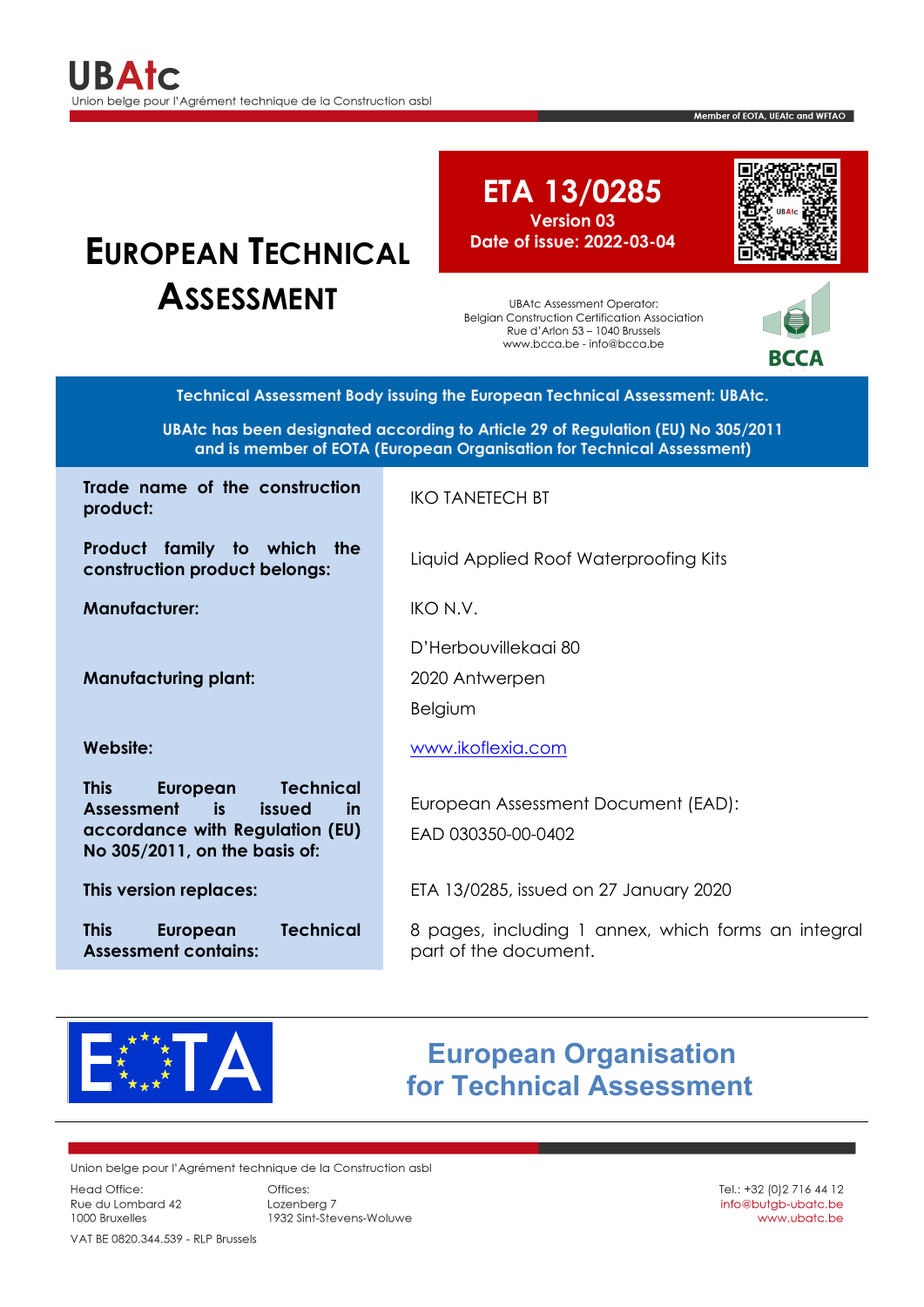## **Legal bases and general conditions**

- 1 This European Technical Assessment is issued by UBAtc (Union belge pour l'Agrément technique de la construction, i.e. Belgian Union for technical Approval in construction), in accordance with:
	- Regulation (EU) No 305/20[1](#page-1-0)1<sup>1</sup> of the European Parliament and of the Council of 9 March 2011 laying down harmonised conditions for the marketing of construction products and repealing Council Directive 89/106/EEC, as amended<br>Commission
	- Implementing Regulation (EU) No 1062/2013[2](#page-1-0) of 30 October 2013 on the format of the European Technical Assessment for construction products
	- − European Assessment Document (EAD): 030350-00-0402
- 2 Under the provisions of Regulation (EU) No 305/2011, UBAtc is not authorized to check whether the provisions of this European Technical Assessment are met once the ETA has been issued.
- 3 The responsibility for the conformity of the performances of the products with this European Technical Assessment and the suitability of the products for the intended use remains with the holder of the European Technical Assessment.
- 4 Depending on the applicable Assessment and verification of constancy of performance (AVCP) system, (a) notified body(ies) may carry out third-party tasks in the process of assessment and verification of constancy of performance under this Regulation once the European Technical Assessment has been issued.
- 5 This European Technical Assessment allows the manufacturer of the construction product covered by this ETA to draw up a declaration of performance for the construction product.
- 6 CE marking should be affixed to all construction products for which the manufacturer has drawn up a declaration of performance.
- 7 This European Technical Assessment is not to be transferred to other manufacturers, agents of manufacturers, or manufacturing plants other than those indicated on page 1 of this European Technical Assessment.
- <span id="page-1-0"></span>8 The European Technical Assessment holder confirms to guarantee that the product(-s) to which this assessment relates, is/are produced and marketed in accordance with and comply with all applicable legal and regulatory provisions, including, without limitation, national and European legislation on the safety of products and services. The ETA-holder shall notify the UBAtc immediately in writing of any circumstance affecting the aforementioned guarantee. This assessment is issued under the condition that the aforementioned guarantee by the ETA-holder will be continuously observed.
- 9 According to Article 11(6) of Regulation (EU) No 305/2011, when making a construction product available on the market, the manufacturer shall ensure that the product is accompanied by instructions and safety information in a language determined by the Member State concerned which can be easily understood by users. These instructions and safety information should fully correspond with the technical information about the product and its intended use, which the manufacturer has submitted to the responsible Technical Assessment Body for the issuing of the European Technical Assessment.
- 10 Pursuant to Article 11(3) of Regulation (EU) No 305/2011, manufacturers shall adequately take into account changes in the product-type and in the applicable harmonised technical specifications. Therefore, when the contents of the issued European Technical Assessment do not any longer correspond to the product-type, the manufacturer should refrain from using this European Technical Assessment as the basis for their declaration of performance.
- 11 All rights of exploitation in any form and by any means of this European Technical Assessment is reserved for UBAtc and the ETA-holder, subject to the provisions of the applicable UBAtc regulations.
- 12 Reproduction of this European Technical Assessment including transmission by electronic means shall be in full. However, partial reproduction can be made with the written consent of UBAtc. In this case partial reproduction has to be designated as such. Texts and drawings of advertising brochures shall not contradict or misuse the European Technical Assessment.
- 13 Subject to the application introduced, this European Technical Assessment is issued in English and may be issued by the UBAtc in its official languages. The translations correspond fully to the English reference version circulated in EOTA.
- 14 This European Technical Assessment was first issued by UBAtc on 4 March 2022, replacing the European Technical Assessment 13/0285 (version 02) dated 27 January 2020, which replaced European Technical Assessment 13/0285 (version 01) dated 7 January 2019.

Compared to the previous version, this European Technical Assessment, issued on 4 March 2022, comprises no technical changes (only new product names).

<sup>2</sup> OJEU, L 289 of 2013/10/31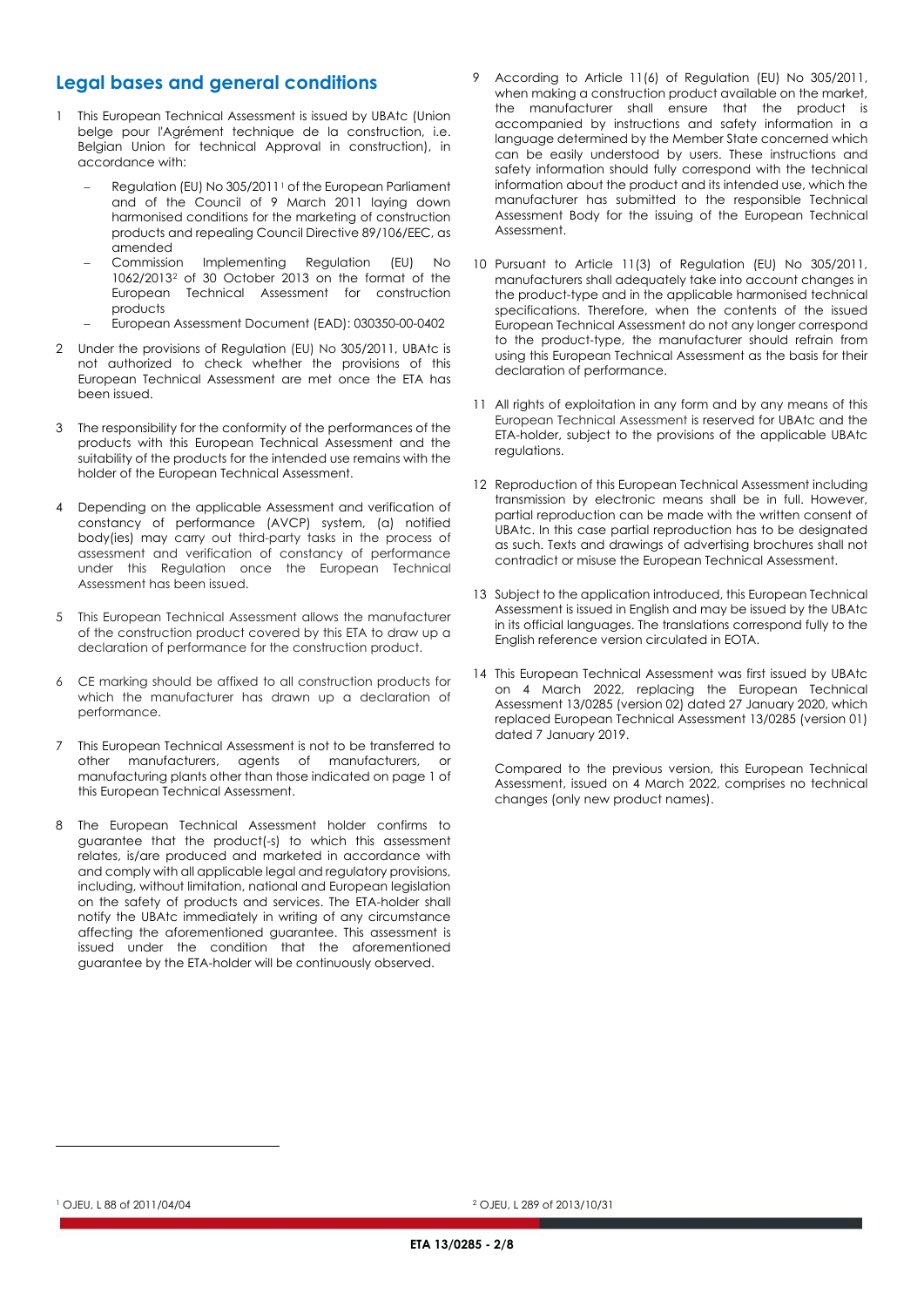## **Technical Provisions**

## **1 Technical description of the product**

#### **1.1 General**

This ETA is being issued for the products specified on the cover page on the basis of agreed data/information, deposited with the UBAtc, which identifies the products that have been assessed. Changes to the product/production process, which could result in the deposited data/information being incorrect, should be notified to the UBAtc before the changes are introduced. The UBAtc will decide whether such changes affect the ETA and if so whether further assessment/alterations to the ETA, shall be necessary**.**

#### **1.2 Characteristics and components of the Liquid Applied Roof Waterproofing Kits**

The Liquid Applied Roof Waterproofing system IKO TANETECH BT is a kit.

The kit consists of a first layer of IKO TANETECH BT on which IKO GLASS FLEECE 225 reinforcement is embedded, and a second layer of IKO TANETECH BT.

Specific substrates require a IKO TANETECH CONCRETE PRIMER or IKO TANETECH BITUMEN PRIMER to promote adhesion of the waterproofing layer.

As assembled, these components form a homogeneous waterproofing system.

The waterproofing layer shall be covered by different finishing layers as described in [1.2.4.](#page-3-0)

#### <span id="page-2-0"></span>**Table 1 – IKO TANETECH BT – thickness of layers**

| Layer of the system (from bottom to top)                                                   | <b>Product</b>                                                        | <b>Thickness</b>         | Coverage                                     |
|--------------------------------------------------------------------------------------------|-----------------------------------------------------------------------|--------------------------|----------------------------------------------|
|                                                                                            |                                                                       | (mm)                     |                                              |
| Primer                                                                                     |                                                                       |                          |                                              |
| Primer                                                                                     | IKO TANETECH CONCRETE PRIMER or IKO<br><b>TANETECH BITUMEN PRIMER</b> |                          | $0.10 - 0.20$ l/m <sup>2</sup>               |
| <b>Waterproofing layer</b>                                                                 |                                                                       |                          |                                              |
| 1st layer                                                                                  | <b>IKO TANETECH BT</b>                                                |                          | $1,10$ $1/m2$                                |
| Reinforcement                                                                              | <b>IKO GLASS FLEECE 225</b>                                           | 1,6                      |                                              |
| 2 <sup>nd</sup> layer                                                                      | <b>IKO TANETECH BT</b>                                                |                          | $0.65$ $1/m2$                                |
| Finishing layer (option 1): Tiles                                                          |                                                                       |                          |                                              |
| Mortar                                                                                     | <b>TEKNOFIX</b>                                                       | $\leq 10$                | $0.9 - 2.1$ kg/m <sup>2 (1)</sup>            |
| Tile                                                                                       |                                                                       | $\geq 40$                |                                              |
| Finishing layer (option 2): Mortar of quartz                                               |                                                                       |                          |                                              |
| Coating                                                                                    | <b>IKO TANETECH QUARTZ BINDER</b>                                     |                          | $0.1$ $1/m2$                                 |
| Mortar of quartz                                                                           | <b>IKO TANETECH QUARTZ BINDER+ IKO</b><br>QUARTZSAND 0.6-1.2          | 3,0                      | $-5.0$ kg/m <sup>2</sup>                     |
| Coating (optional)                                                                         | <b>IKO TANETECH FINISH</b>                                            | $\overline{a}$           | $\geq 0.4$ l/m <sup>2</sup>                  |
| <b>Finishing layer (option 3): Flakes</b>                                                  |                                                                       |                          |                                              |
| Coating                                                                                    | <b>IKO TANETECH BT</b>                                                | $\sim$                   | $0.3$ $1/m2$                                 |
| <b>Flakes</b>                                                                              | <b>IKO DECO CHIPS</b>                                                 | 0,2                      | $0.05 - 0.30$ kg/m <sup>2</sup>              |
| Coating (required)                                                                         | <b>IKO TANETECH FINISH</b>                                            | L,                       | $\geq 0.4$ l/m <sup>2</sup>                  |
| Finishing layer (option 4): Anti-slip layer                                                |                                                                       |                          |                                              |
| Coating                                                                                    | <b>IKO TANETECH BT</b>                                                | $\overline{\phantom{a}}$ | $0.3 - 0.4$ l/m <sup>2</sup>                 |
| Quartz                                                                                     | IKO QUARTZSAND 0,3 - 0,6                                              | 0,6                      | $1,0 - 3,0$ kg/m <sup>2</sup> <sup>(2)</sup> |
| Coating (optional)                                                                         | <b>IKO TANETECH FINISH</b>                                            | $\overline{\phantom{a}}$ | $\geq 0.4$ l/m <sup>2</sup>                  |
| According to the thickness of the layer<br>(1)<br>(2)<br>Partial or full surface spreading |                                                                       |                          |                                              |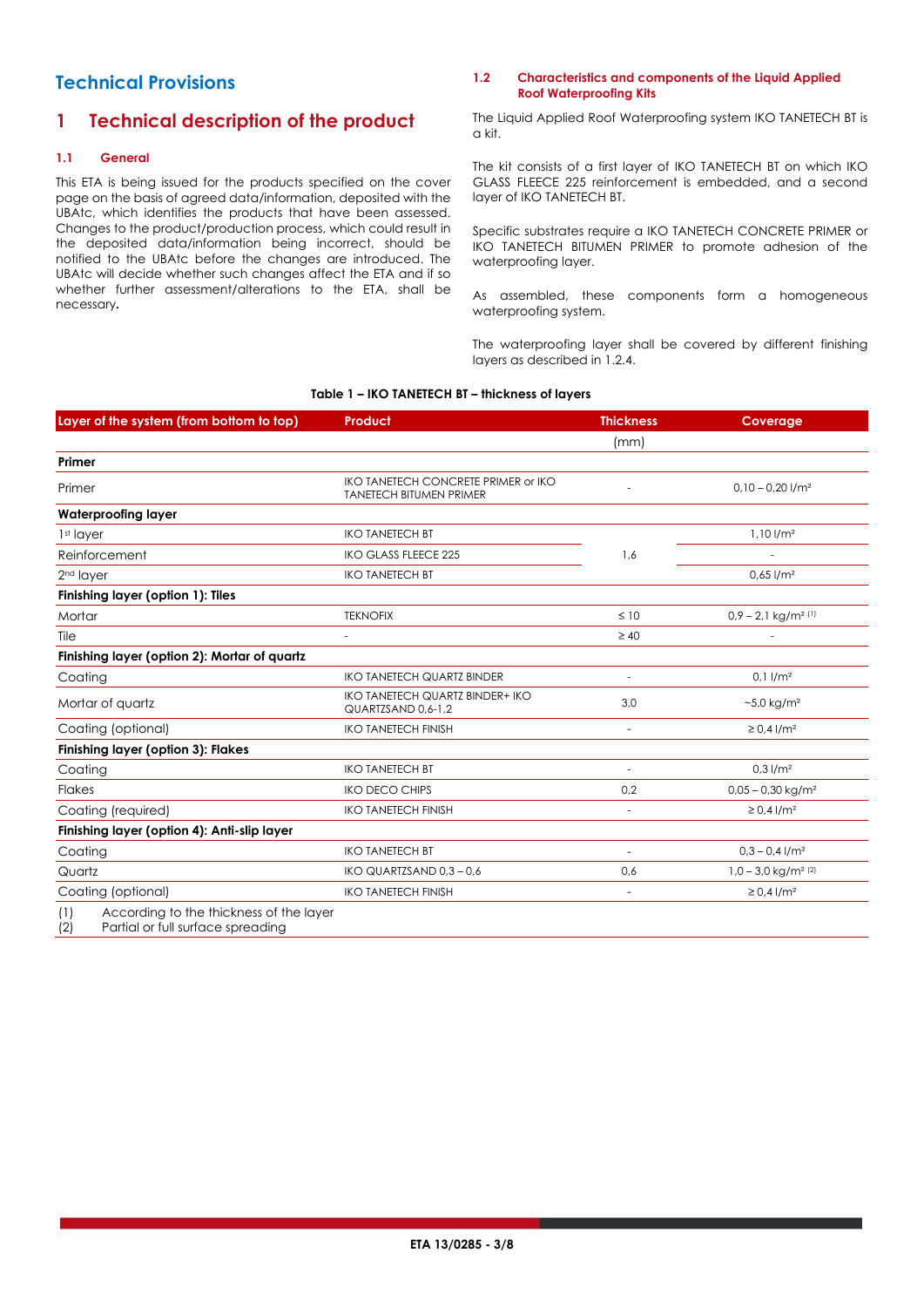#### **1.2.1 IKO TANETECH BT waterproofing layer**

IKO TANETECH BT is a one-component moisture curing polyurethane (PU) that forms an elastic film after polymerisation.

#### **1.2.2 IKO GLASS FLEECE 225 reinforcement**

IKO GLASS FLEECE 225 reinforcement is a glass fleece, with a mass per unit area of approx. 225 g/m².

#### **1.2.3 Primers**

#### *1.2.3.1 IKO TANETECH CONCRETE PRIMER*

The IKO TANETECH CONCRETE PRIMER is a two-component aqueous phase epoxy resin.

The IKO TANETECH CONCRETE PRIMER Part A is an aqueous phase epoxy resin. The IKO TANETECH CONCRETE PRIMER Part B is an aqueous phase polyamine.

The IKO TANETECH CONCRETE PRIMER shall be used in case of substrates made of concrete, cement-based substrates or tiles.

2,3 parts (mass) of IKO TANETECH CONCRETE PRIMER Part B shall be added to 1 part (mass) of the IKO TANETECH CONCRETE PRIMER Part A.

#### *1.2.3.2 IKO TANETECH BITUMEN PRIMER*

The IKO TANETECH BITUMEN PRIMER is one-component based upon solvents.

<span id="page-3-0"></span>It shall be used in case of metallic substrates, bituminous existing waterproofing sheets or hard synthetic substrates.

#### **1.2.4 Finishing layer - components**

#### *1.2.4.1 TEKNOFIX lightweight mortar*

The TEKNOFIX is a lightweight flexible, C2 mortar adhesive according to EN 12004-1.

The TEKNOFIX is used to bond the tiles on the IKO TANETECH BT waterproofing layer.

1 kg of TEKNOFIX shall be mixed with 0,6 l of water.

#### *1.2.4.2 IKO TANETECH QUARTZ BINDER coating*

The IKO TANETECH QUARTZ BINDER coating is a one-component aliphatic polyurethane resin.

A first layer of IKO TANETECH QUARTZ BINDER coating shall be applied on the IKO TANETECH BT waterproofing layer. Then a mortar of quartz shall be applied. The mortar of quartz consists of 6 parts of IKO QUARTZSAND 0,6 – 1,2 mixed with 1 part of IKO TANETECH QUARTZ BINDER. An optional layer of IKO TANETECH FINISH may be applied over the mortar of quartz.

#### *1.2.4.3 IKO TANETECH FINISH coating*

The IKO TANETECH FINISH coating is a one-component aliphatic polyurethane resin.

#### *1.2.4.4 IKO QUARTZSAND 0,6 – 1,2 quartz*

The IKO QUARTZSAND 0,6 – 1,2 exists in different colours: Mixed Grey, Red Brick, Yellow Beach, Green Wimbledon, Red Terra Cotta, Graffito Elite…

#### *1.2.4.5 IKO QUARTZSAND 0,3 – 0,6 quartz*

The IKO QUARTZSAND 0,3 – 0,6 quartz exists in 2 standard colours: Grey, Beige.

The IKO QUARTZSAND 0,3 – 0,6 quartz shall be broadcast in an additional layer of IKO TANETECH BT. An optional layer of IKO TANETECH FINISH may be applied over the IKO QUARTZSAND 0,3 – 0,6 – IKO TANETECH BT layer.

#### *1.2.4.6 IKO DECO CHIPS flakes*

The IKO DECO CHIPS flakes are made of acrylate resin.

A layer of IKO TANETECH FINISH shall be applied over the IKO DECO CHIPS flakes.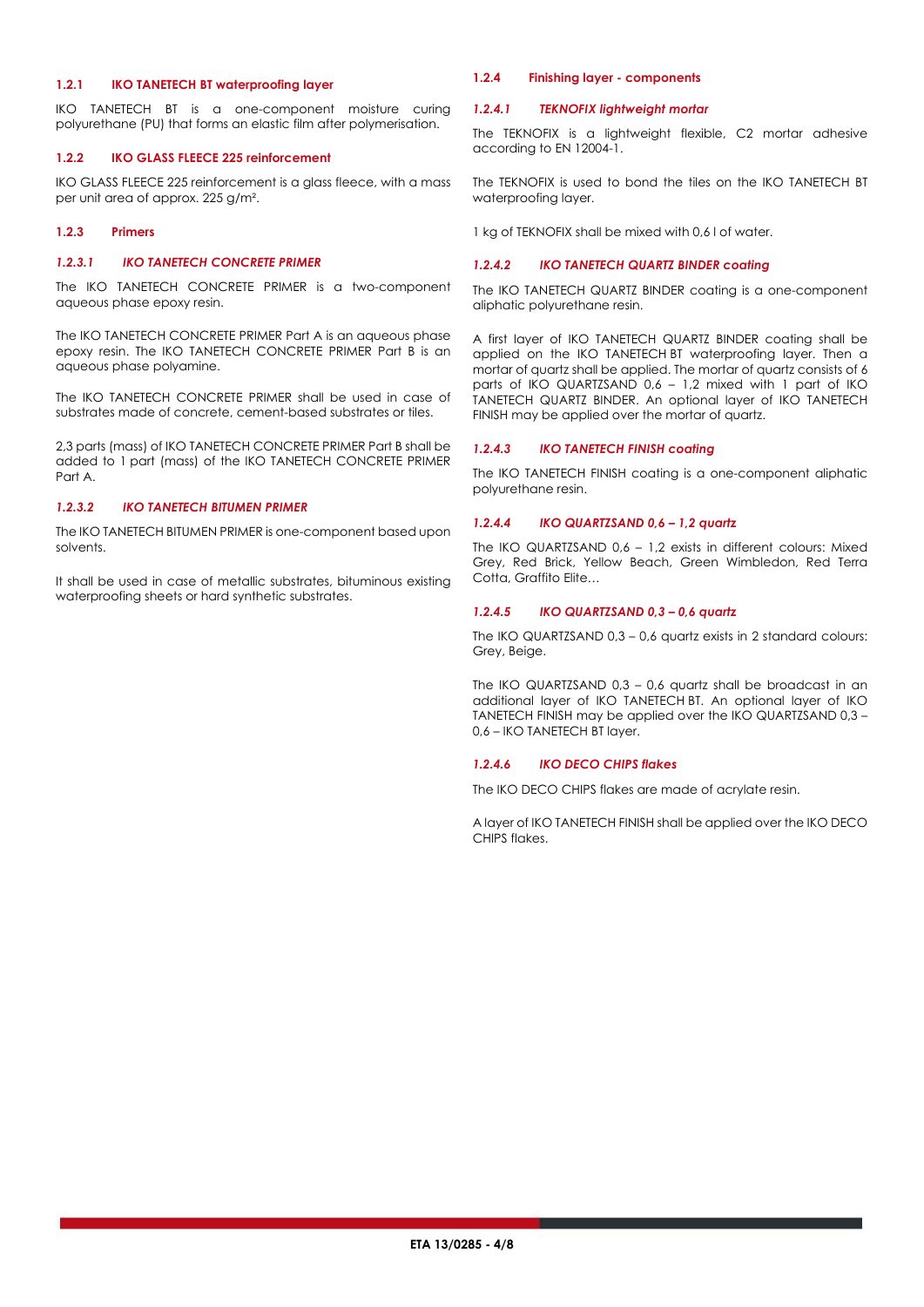## **2 Specification of the intended use(s) in accordance with the applicable EAD**

The Liquid Applied Roof Waterproofing Kit IKO TANETECH BT is used for the waterproofing of terraces and balconies against penetration of water into the internal structure of the building.

The following substrate is suitable for the Liquid Applied Roof Waterproofing Kit: concrete, cement-based substrates or tiles, metallic substrates, bituminous existing waterproofing sheets or hard synthetic substrates.

The provisions made in this ETA are based on an assumed working life of the waterproofing system of 25 years (W3).

The indications given on the working life cannot be interpreted as a guarantee given by the manufacturer, but are to be used as a means for selecting the appropriate products in relation to the expected economically reasonable working life of the works.

## **3 Performance of the product and references to the methods used for its assessment**

#### **3.1 ER2: Safety in case of fire**

#### **3.1.1 External fire performance of roofs**

The Liquid Applied Roof Waterproofing Kit finished with TEKNOFIX mortar and tiles (as described i[n Table 1](#page-2-0) – option 1) has an external fire performance classification class  $B_{ROOF}$  (t1) according to EN 13501-5.

For all other applications, the external fire performance classification is class F<sub>ROOF</sub> (t1, t2, t3, t4) (no assessment performed).

#### **3.1.2 Reaction to fire**

No performance has been assessed for the Liquid Applied Roof Waterproofing Kit regarding reaction to fire classification according to EN 13501-1.

#### **3.1.3 Working life, durability**

During the intended use, Liquid Applied Roof Waterproofing Kit remains undamaged and the properties are not subject to unacceptable changes due to external agencies in such a way as to affect the reaction to fire and the external fire performance of the assembled system

#### **3.2 ER3: Hygiene, Health and the Environment**

#### **3.2.1 Release of dangerous substances**

The manufacturer provided a declaration of conformity to the Council Directive 76/769/EEC published in "Official Journal of the European Communities" of 27/07/1976 and its amendments.

#### **3.2.2 Working life, durability**

The product has been successfully subjected to the following tests, which are relevant for Liquid Applied Roof Waterproofing Kits: EAD 030350-00-0402, clauses 2.2.4, 2.2.5, 2.2.6, 2.2.7.1, 2.2.8 , 2.2.9.1, 2.2.9.3, 2.2.10.1, 2.2.10.2and 2.2.10.3.

#### **3.3 ER4: Safety in use**

#### **3.3.1 Slipperiness**

No performance has been assessed for the Liquid Applied Roof Waterproofing Kit regarding the slipperiness according to EN 13894.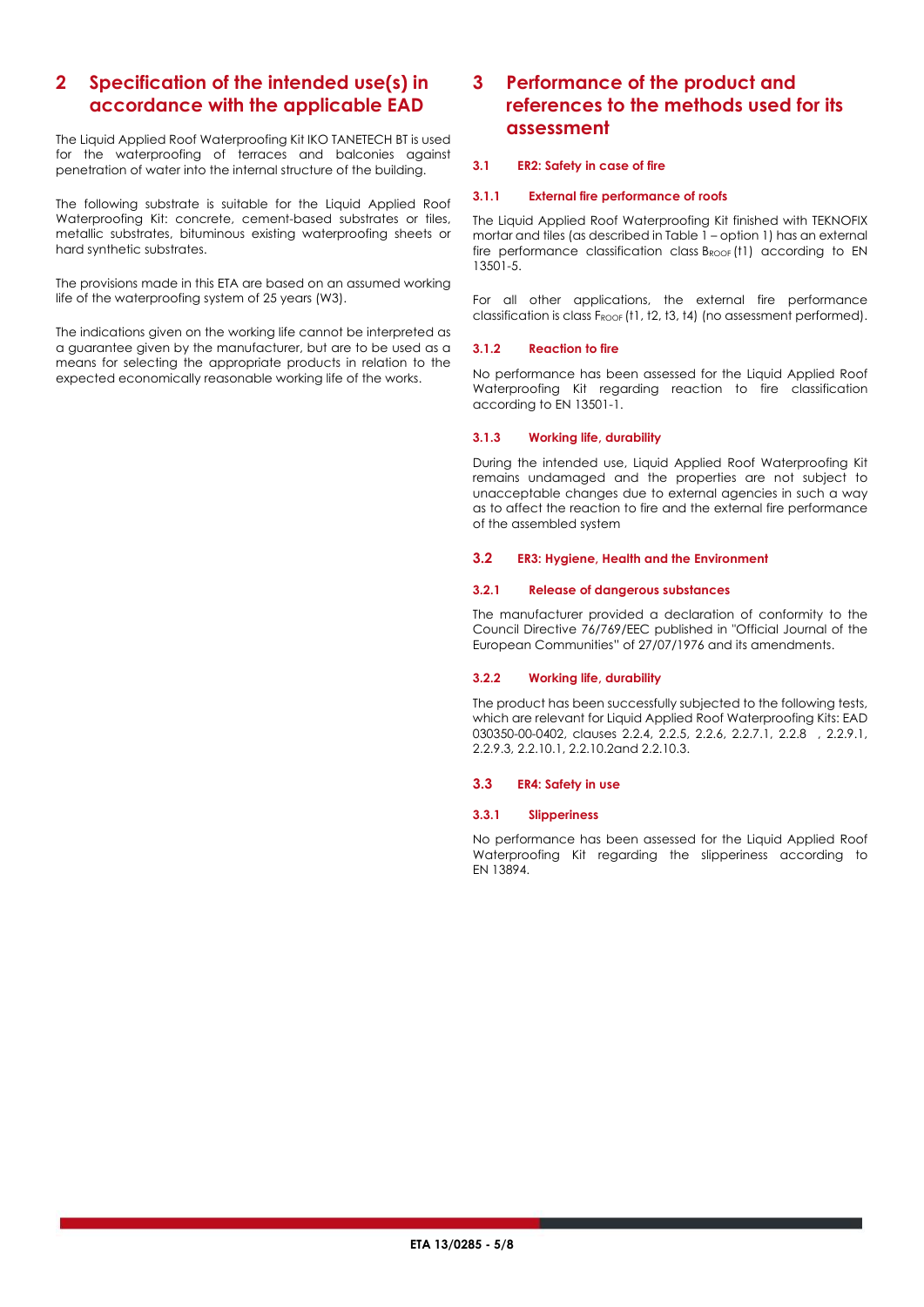## **4 Assessment and verification of constancy of performance (AVCP) system applied, with reference to its legal base**

In accordance with Regulation (EU) N° 305/2011, Article 65, Directive 89/106/EEC is repealed, but references to the repealed Directive shall be construed as references to the Regulation.

The systems of assessment and verification of constancy of performance, specified in the Decision of the Commission 98/599/EC[3](#page-5-0) of the European Commission, as amended by Commission Decision 2001/596/EC[4,](#page-5-1) and Commission Delegated Regulation (EU) 2016/364[5](#page-5-0), are specified in the following table.

#### **Table 2 – System(s) of assessment and verification of constancy of performance (AVCP)**

| Product(s)                                     | <b>Intended</b><br>use(s)                                                   | Level(s) or class(es)                                                                                                 | <b>AVCP</b><br>system(s) <sup>a</sup> |
|------------------------------------------------|-----------------------------------------------------------------------------|-----------------------------------------------------------------------------------------------------------------------|---------------------------------------|
| Liquid<br>Applied<br>Roof<br>Waterproofing Kit | Roof coverings<br>subject to<br>reaction to fire<br>regulations             | (A1, A2, B, C) <sup>b</sup>                                                                                           |                                       |
|                                                |                                                                             | $(A1, A2, B, C)$ <sup>c</sup> , D, E, F                                                                               | 3                                     |
|                                                |                                                                             | $(A1, A2, B, C, D, E, F)d$ ,<br>NPDe                                                                                  | 4                                     |
|                                                | Roof coverings<br>subject to<br>external fire<br>performance<br>regulations | Products requiring<br>testing                                                                                         | 3                                     |
|                                                |                                                                             | Products deemed to<br>satisfy without testing, to<br>be confirmed in<br>discussions with the Fire<br>Regulators Group | 4                                     |
|                                                | All uses not<br>referred to<br>above                                        |                                                                                                                       | 3                                     |

<sup>a</sup> See Annex V to Regulation (EU) N° 305/2011

<sup>b</sup> Products/materials for which a clearly identifiable stage in the production process results in an improvement of the reaction to fire classification (e.g. an addition of fire retardants or a limiting of organic material)

- <sup>c</sup> Products/materials not covered by footnote (\*)
- <sup>d</sup> Products/materials that do not require to be tested for reaction to fire (e.g. Products/materials of class A1 according to Commission Decision 96/603/EC, as amended)
- 'No Performance Declared' in accordance with Regulation (EU) N° 305/2011, Article 6(f)

Because the Liquid Applied Roof Water-proofing Kit can be subject to external fire regulations and the Liquid Applied Roof Waterproofing Kit are not deemed to satisfy without testing, AVCP 3 system applies.

## **5 Technical details necessary for the implementation of the AVCP system, as foreseen in the applicable EAD**

#### **5.1 Tasks for the ETA-holder - Factory production control (FPC)**

#### **5.1.1 General**

The manufacturer shall establish, document and maintain a FPC system to ensure that the products placed on the market conform to the stated performance characteristics. The FPC system shall consist of procedures, regular inspections and tests and/or assessments and the use of the results to control raw and other incoming materials or components, equipment, the production process and the product.

The results of inspections, tests or assessments requiring action shall be recorded, as shall any action taken. The action to be taken when control values or criteria are not met shall be recorded.

#### **5.1.2 Equipment**

All weighing, measuring and testing equipment shall be calibrated and regularly inspected according to documented procedures, frequencies and criteria.

#### **5.1.3 Raw materials and components**

The specifications of all incoming raw materials and components shall be documented, as shall the inspection scheme for ensuring their conformity.

#### **5.1.4 Non-conforming products**

In the event of any non-conformity of any product, that product shall be placed into quarantine and action taken to rectify the cause of the non-conformity. Products may not subsequently be dispatched until the problem has been resolved.

#### **5.1.5 Tests and frequencies**

All the elements, requirements and provisions adopted by the manufacturer are documented in a systematic manner in the form of written policies and procedures. This production control system ensures that the product is in conformity with the European Technical Assessment (ETA). The manufacturing and quality control procedures are confidential and deposited with the Assessment Operator.

#### **5.2 Tasks of notified bodies - Assessment of the performance of the product**

Assessment tests on the Liquid Applied Roof Waterproofing Kit have been conducted under the responsibility by the assessment body (UBAtc) in accordance with Chapter 3 of the EAD 030350- 00-0402. The assessment body (UBAtc) has assessed the results of these tests in accordance with Chapter 2 of this EAD, as part of the ETA issuing procedure. For characteristics under AVCP system 3, Regulation (EU) N° 305/2011, Annex V, clause 1.6 applies.

<sup>5</sup> OJEU L 68/4, 15.03.2016

<span id="page-5-1"></span><span id="page-5-0"></span><sup>3</sup> OJEU L 287, 24.10.1998 <sup>4</sup> OJEU L 209, 2.8.2001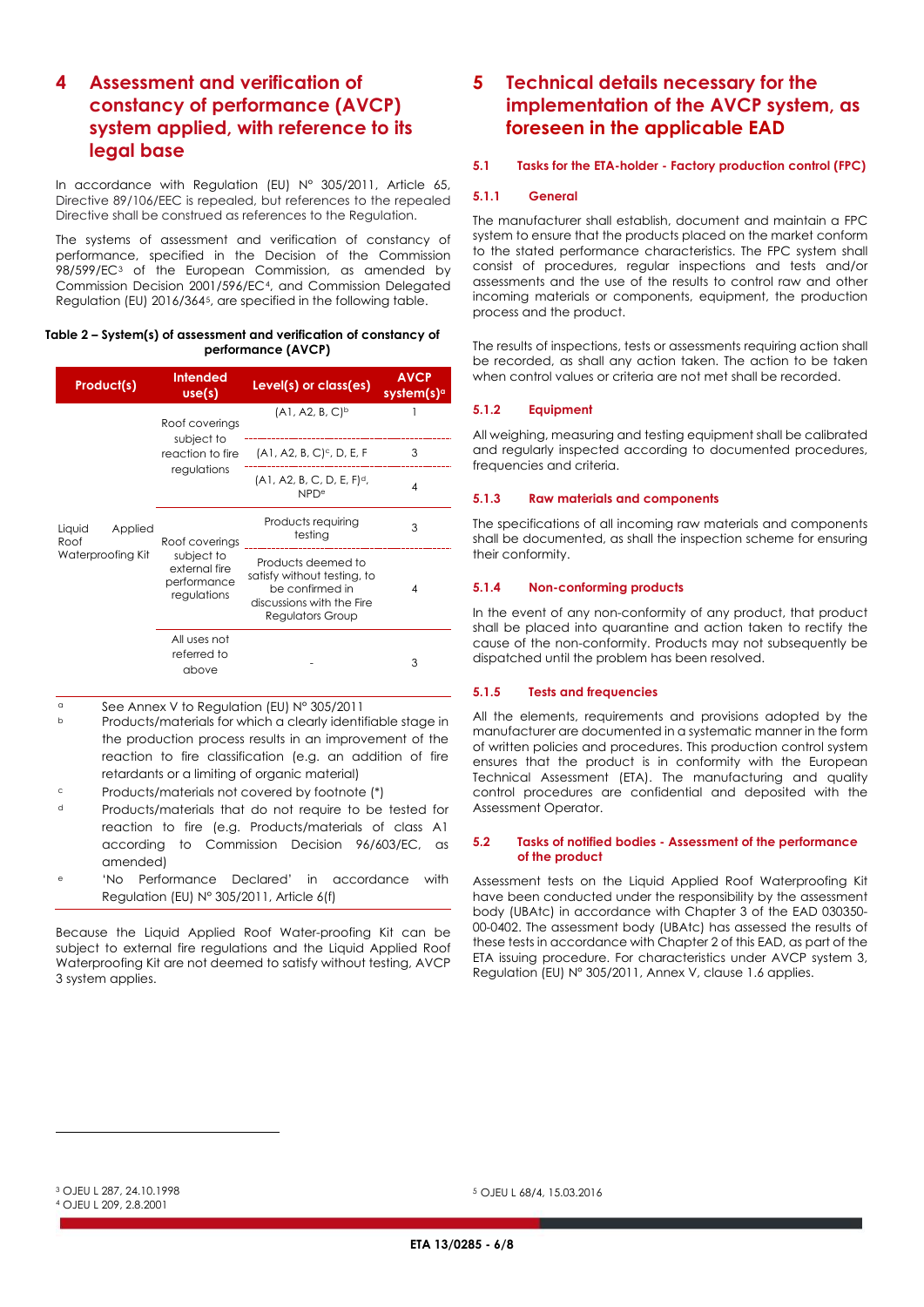## **6 Bibliography**

The following documents, in whole or in part, are normatively referenced in this European Technical Assessment and are indispensable for its application.

## **ANNEX 1 – IKO TANETECH BT SYSTEM**

The levels of performance presented in [Table 3](#page-6-0) apply, under the assumption that the waterproofing system build-up is as follows:

- 1. Primer IKO TANETECH CONCRETE PRIMER or IKO TANETECH BITUMEN PRIMER;
- 2. 1st layer of IKO TANETECH BT in which IKO GLASS FLEECE 225 reinforcement is embedded;
- 3. 2nd layer of IKO TANETECH BT;
- 4. Finishing layer as described i[n 1.2.4.](#page-3-0)

The thicknesses of the components of the system are specified in [Table 1](#page-2-0) of this ETA. The substrates, primers and finishing applicable to this kit are defined in the body of this ETA.

#### <span id="page-6-0"></span>**Table 3 – Level Of Performance**

| <b>Characteristic</b>                                                                                                                           |  | <b>Level of Performance</b>                  |  |
|-------------------------------------------------------------------------------------------------------------------------------------------------|--|----------------------------------------------|--|
| External fire performance<br>(according to EN 13501-5)                                                                                          |  | $B_{ROOF}$ (†1) $(1)$<br>$F_{ROOF}$ (†1) (2) |  |
| Reaction to fire<br>(according to EN 13501-1)                                                                                                   |  | $NPA$ (3)                                    |  |
| Expected working life                                                                                                                           |  | W <sub>3</sub>                               |  |
| Climatic zone of use                                                                                                                            |  | M                                            |  |
| User loads                                                                                                                                      |  | P <sub>4</sub>                               |  |
| Resistance to dynamic indentation                                                                                                               |  | 4                                            |  |
| Roof slopes                                                                                                                                     |  | $S1$ to $S4$                                 |  |
| Surface temperature                                                                                                                             |  |                                              |  |
| Lowest                                                                                                                                          |  | TL <sub>4</sub>                              |  |
| Highest                                                                                                                                         |  | TH4                                          |  |
| Status on dangerous substances                                                                                                                  |  | None contained                               |  |
| Slipperiness<br>(dynamic coefficient of friction)                                                                                               |  | $NPA$ (3)                                    |  |
| Root resistance                                                                                                                                 |  | $NPA$ (3)                                    |  |
| Resistance to wind loads                                                                                                                        |  | $\sim$ 1.200kPa (4)                          |  |
| Water vapour diffusion resistance factor<br>μ                                                                                                   |  | ~27.850                                      |  |
| Watertightness                                                                                                                                  |  | Pass                                         |  |
| (1)<br>Finishing with TEKNOFIX mortar and tiles<br>(thickness $\geq$ 40 mm)<br>No test performed for all other finishings than mentioned<br>(2) |  |                                              |  |
| in comment <sup>(1)</sup>                                                                                                                       |  |                                              |  |

(3) NPA = No Performance Assessed

(4) On concrete

- EAD 030350-00-0402 (August 2018) European Assessment Document of Liquid Applied Roof Waterproofing Kits
- EN ISO 1675 Plastics Liquid resins Determination of density by the pyknometer method
- EN ISO 2555 Plastics Resins in the liquid state or as emulsions or dispersions - Determination of apparent viscosity by the Brookfield Test method
- EN ISO 3451-1 Plastics Determination of ash Part 1: General methods
- EN 12004-1 Adhesives for ceramic tiles Part 1: Requirements, assessment and verification of constancy of performance, classification and marking
- EN 13501-1 Fire classification of construction products and building elements - Part 1: Classification using data from reaction to fire tests
- EN 13501-5 Fire classification of construction products and building elements - Part 5: Classification using data from external fire exposure to roofs tests
- EN 29073-1 Textiles Test methods for nonwovens Part 1: Determination of mass per unit area
- EN 29073-3 Textiles Test methods for nonwovens Part 3: Determination of tensile strength and elongation

Note: This ETA is based on the reference documents specified in EAD 030350-00-0402. In case the publication of (a) new version(s) of these reference documents introduces a change that might influence the content of this ETA, the manufacturer should take the necessary actions to bring this ETA in line with this/these new version(s).